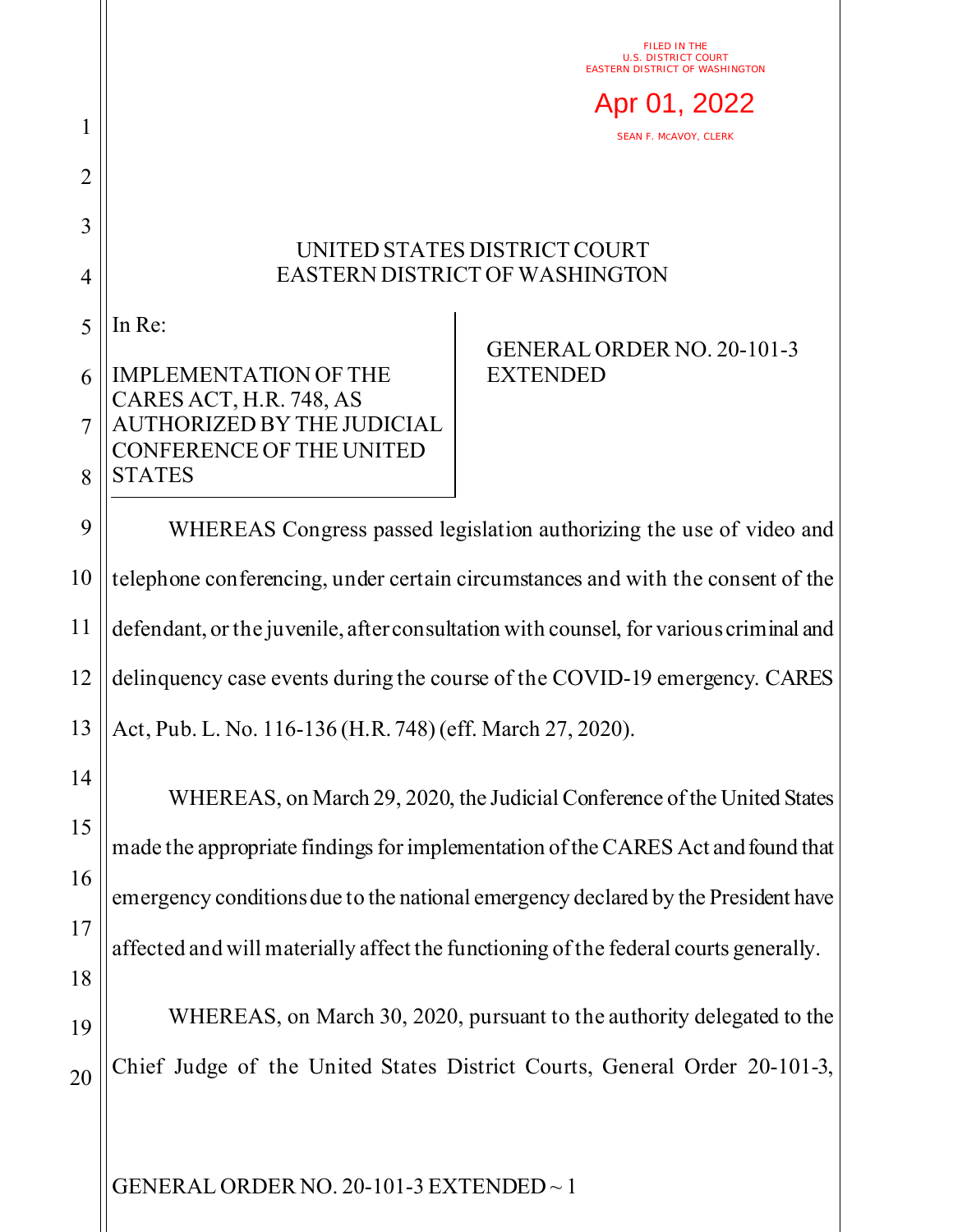1 2 Implementation of the CARES Act, was entered by this Court, effectuating, inter alia, the use of video conferencing, or telephone conferencing if video conferencing is not reasonably available, for certain criminal proceedings and events. This General Order was has been extended for additional 90 day periods since that time, with the last extension occurring on January 14, 2022.

According to the CARES Act, the chief judge must "review the extension of authority not less frequently than once every 90 days until the earlier of—(i) the date on which the chief judge (or other judge or justice) determines the authorization is no longer warranted; or (ii) the date on which the emergency authority is terminated under paragraph  $(5)$ ." § 15002(b)(3)(B).

As Chief United States District Judge for the Eastern District of Washington, I have conducted such review and find that an extension is once again warranted.

**ACCORDINGLY, IT IS HEREBY ORDERED** that General Order 20- 101-3 is **EXTENDED** for another 90 days from today.

1. Pursuant to § 15002(b)(3) of the CARES Act, this extended authorization will remain in effect for 90 days unless terminated earlier. If emergency conditions continue to exist 90 days from the entry of this order, this authorization will be reviewed and a determination made whether to extend it further.

GENERAL ORDER NO. 20-101-3 EXTENDED ~ 2